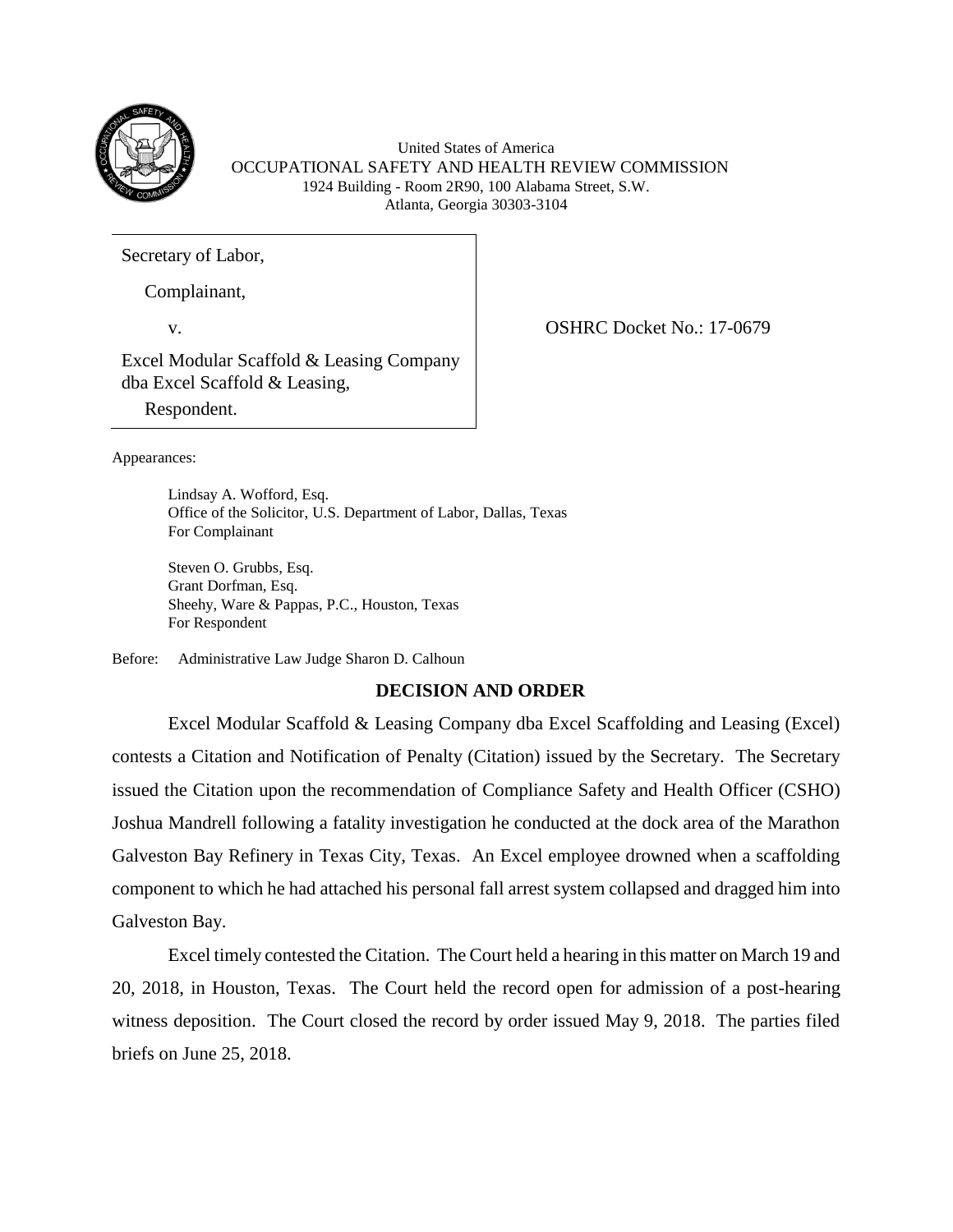The Secretary cited Excel for four serious violations of the construction standards of the Occupational Safety and Health Act of 1970, 29 C.F.R. §§ 651-678 (Act). The Secretary withdrew Item 2 (alleging a violation of 29 C.F.R  $\S$  1926.451(a)(6) for failing to ensure scaffolds were constructed in accordance with the design by a qualified person) during the April 5, 2018, posthearing deposition of David Doucet (*Doucet Deposition,* Tr. 85-86). The Secretary withdrew Item 3 (alleging a violation of 29 C.F.R  $\S$  1926.451(g)(2) for failing to have a competent person determine the feasibility and safety of providing fall protection for employees erecting supported scaffolds) at the beginning of the hearing on March 19, 2018 (Tr. 7).

Item 1 alleges Excel violated 29 C.F.R § 1926.106(d). The parties stipulated Excel "violated 29 C.F.R § 1926.106(d) by failing to have a skiff immediately available at Dock 34. Employees were exposed to the cited condition and Respondent reasonably could have known of the violative condition[.]" (*Agreed Prehearing Statement*, ¶ D.3) Item 4 alleges Excel violated 29 C.F.R § 1926.502(d)(15) by failing to ensure the anchorage points used by employees for attachment of personal fall arrest equipment were capable of supporting at least 5,000 pounds per employee. The Secretary proposes a penalty of \$12,675.00 for each item.

For the reasons discussed below, the Court **AFFIRMS** Item 1 as serious and assesses a penalty of \$12,675.00. The Court **VACATES** Item 4 and assesses no penalty.

#### **JURISDICTION AND COVERAGE**

Excel timely contested the Citation and Notification of Penalty on April 3, 2017. The parties stipulate the Commission has jurisdiction over this action and Excel is a covered business under the Act (*Agreed Prehearing Statement, ¶* D.1, D.2; Tr. 8). Based on the stipulations and the record evidence, the Court finds the Commission has jurisdiction over this proceeding under § 10(c) of the Act and Excel is a covered employer under § 3(5) of the Act.

#### **BACKGROUND**

The Marathon Refinery (Marathon) hired Excel to construct scaffolds underneath its three docks in Galveston Bay. Marathon planned to use the scaffolds when repairing and repainting the underside of the docks (Tr. 40). The scaffolds were a series of connected bays, measuring 10 feet by 10 feet, spanning the area underneath the docks (Tr. 81-82). The scaffolds were "hanging scaffolds" because the support legs of the scaffold were attached to the I-beams located underneath the dock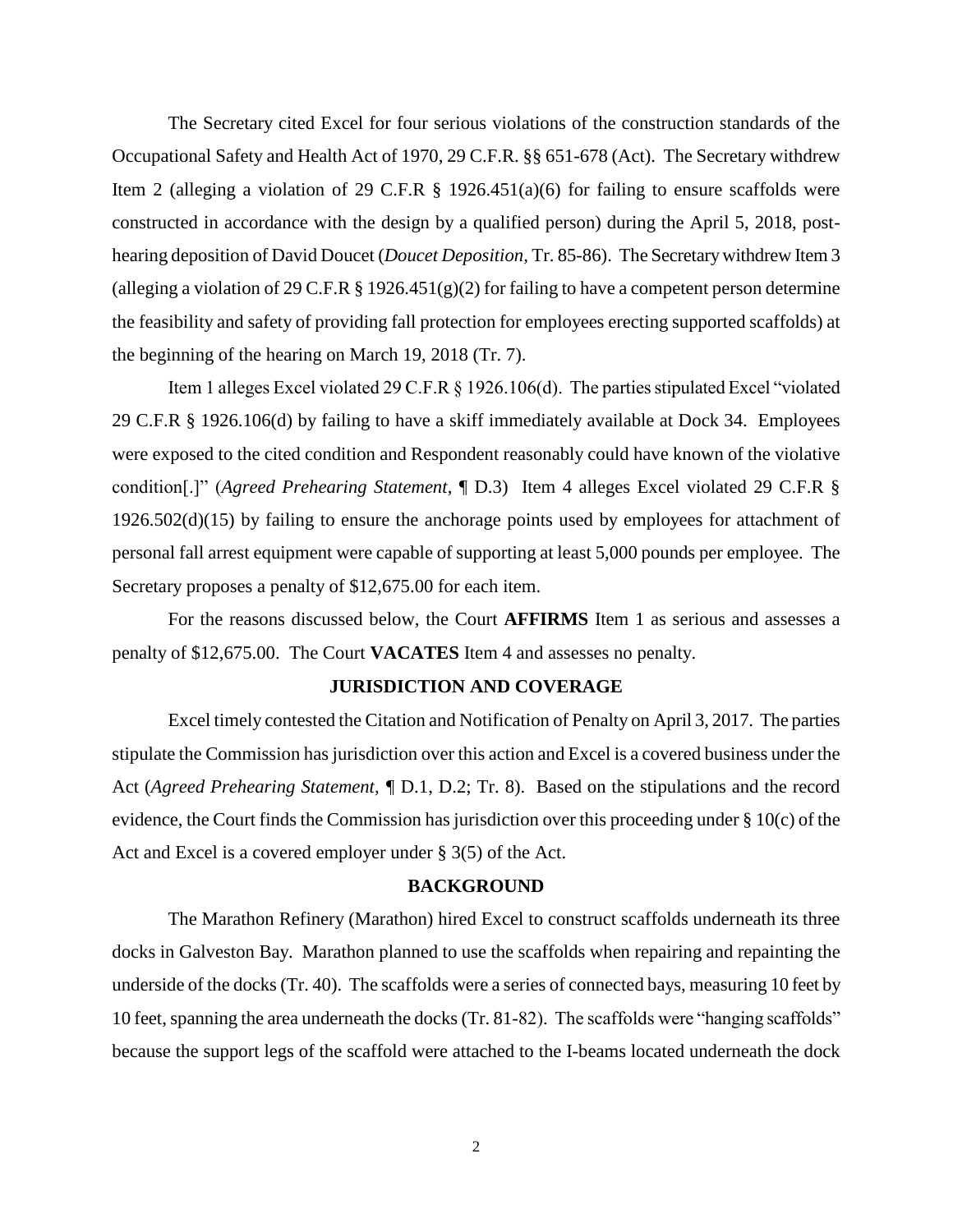(Tr. 41-42). The scaffold platform was approximately 6 or 7 inches above the surface of the water (Tr. 210).

To construct the hanging scaffolds, Excel secured a horizontal bar, called a set-up bar, to the bottom flange of the I-beam using two beam clamps (Tr. 53-55). Right angle clamps secured the hanging vertical legs of the scaffold to the set-up bar (Tr. 60). Each of the vertical legs of the hanging scaffold consisted of a 4-foot long pipe attached to a 10-foot long cupped scaffold leg (Tr. 53-57-59). Horizontal runners snapped to the cups of the scaffold leg to create horizontal bracing for the scaffold. Upon completion of the scaffold frame, Excel planked it to create a working surface (Tr. 58-59, 82).

Crews of six workers erected the scaffold bays, three on each side of the bay. The chain of command for the crew ran from the foreman to the leadmen, then to the carpenters, and then to the helpers. On September 12, 2016, an Excel crew including leadman Charles Donnelly Jr., leadman L.G. (the decedent), and carpenter Adrian Guajardo constructed one side of a scaffold bay underneath an area known as Dock 34. Pedro Ventura was the crew's supervisor (Tr. 40-46, 63, 226-27). All crew members were equipped with personal fall arrest systems and were wearing flotation devices (Tr. 91). After finishing the first bay, the crew began constructing one side of a second bay underneath the dock, to be connected to the first bay. L.G. crawled on pipes underneath the dock to get to the location to attach the set-up bar to the I-beam (Tr. 73-77, 81-82). After L.G. had secured the set-up bar, Guajardo handed L.G. the vertical leg, which L.G. attached using a right clamp (Tr. 63, 83, 87-88, 174-75).

The crew members then secured two horizontal runners to connect the vertical leg to the existing scaffold bay but were unsuccessful in connecting the bottom runner. Donnelly crawled from the bay to the dangling vertical leg using the pipes underneath the dock and climbed down the vertical leg of the scaffold in an attempt to connect the bottom runner. He was unable to do so. Donnelly climbed up the vertical leg and L.G. crawled over to the vertical leg and climbed down it to attempt the connection. L.G. attached his lanyard to the vertical leg. As he attempted the connection, the vertical leg fell into the water, dragging L.G. with it. No lifesaving skiff was available at the site. Two Excel employees jumped into the water in an attempt to rescue L.G. The weight of the vertical leg, however, dragged L.G. to the bottom of Galveston Bay, which was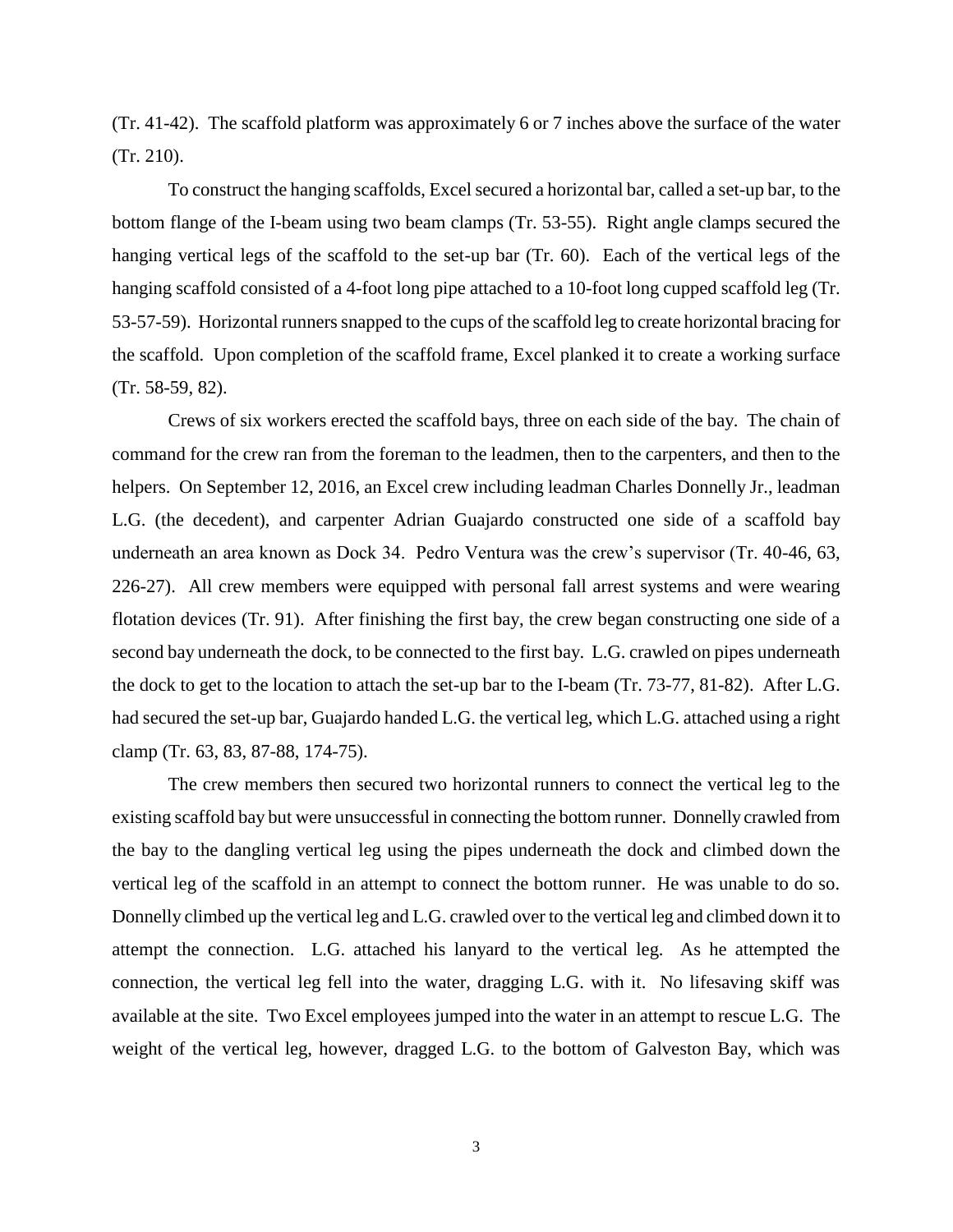approximately 18 feet deep at that point. Coast Guard divers recovered L.G.'s body later that day (Exh. R-5, p. 53; Tr. 83-92, 184-187).

## **THE CITATION**

*The Secretary's Burden of Proof* 

To establish a violation, "the Secretary must show by a preponderance of the evidence that: (1) the cited standard applies; (2) there was a failure to comply with the cited standard; (3) employees had access to the violative condition; and (4) the cited employer either knew or could have known of the condition with the exercise of reasonable diligence." *Astra Pharma. Prods.*, 9 BNA OSHC 2126, 2129 (No. 78-6247, 1981), *aff'd in relevant part*, 681 F.2d 169 (1st Cir. 1982).

## **ITEM 1: ALLEGED SERIOUS VIOLATION OF § 1926.106(d)**

Item 1 of the Citation alleges:

At Dock 34, on September 12, 2016, a lifesaving skiff was not immediately available where employees were erecting a tube and clamp scaffold over water.

Section 1926.106(d) provides:

At least one lifesaving skiff shall be immediately available at locations where employees are working over or adjacent to water.

## **Excel Violated § 1926.106(d)**

Section 1926.106 ("*Working over or near water*') is found in *Subpart E—Personal Protective and Life Saving Equipment* of the construction standards, which sets forth the requirements for employees engaged in construction work. OSHA defines construction work as "construction, alteration, and/or repair, including painting and decorating." §1926.32(g). An employer engages in construction work when "its employees erect, configure, dismantle, and repair the scaffolds that were necessary for" other employees to perform construction work. *Access Equip. Sys., Inc*., 18 BNA OSHC 1718, n. 7 (No. 95-1449, 1999). Excel was in the process of erecting scaffolds so Marathon could "repair and repaint the underside of the dock and for them to go back and sandblast and paint, do any modification as far as welding or refabricating." (Tr. 40) "Excel does not dispute the applicability of the standard." (Excel's brief, p. 2)

The Court finds § 1926.106(d) applies to the cited conditions.

The parties stipulate Excel "violated 29 C.F.R. § 1926.106(d) by failing to have a skiff immediately available at Dock 34. Employees were exposed to the cited condition and Respondent reasonably could have known of the violative condition[.]" (*Agreed Prehearing Statement*, ¶ D.3)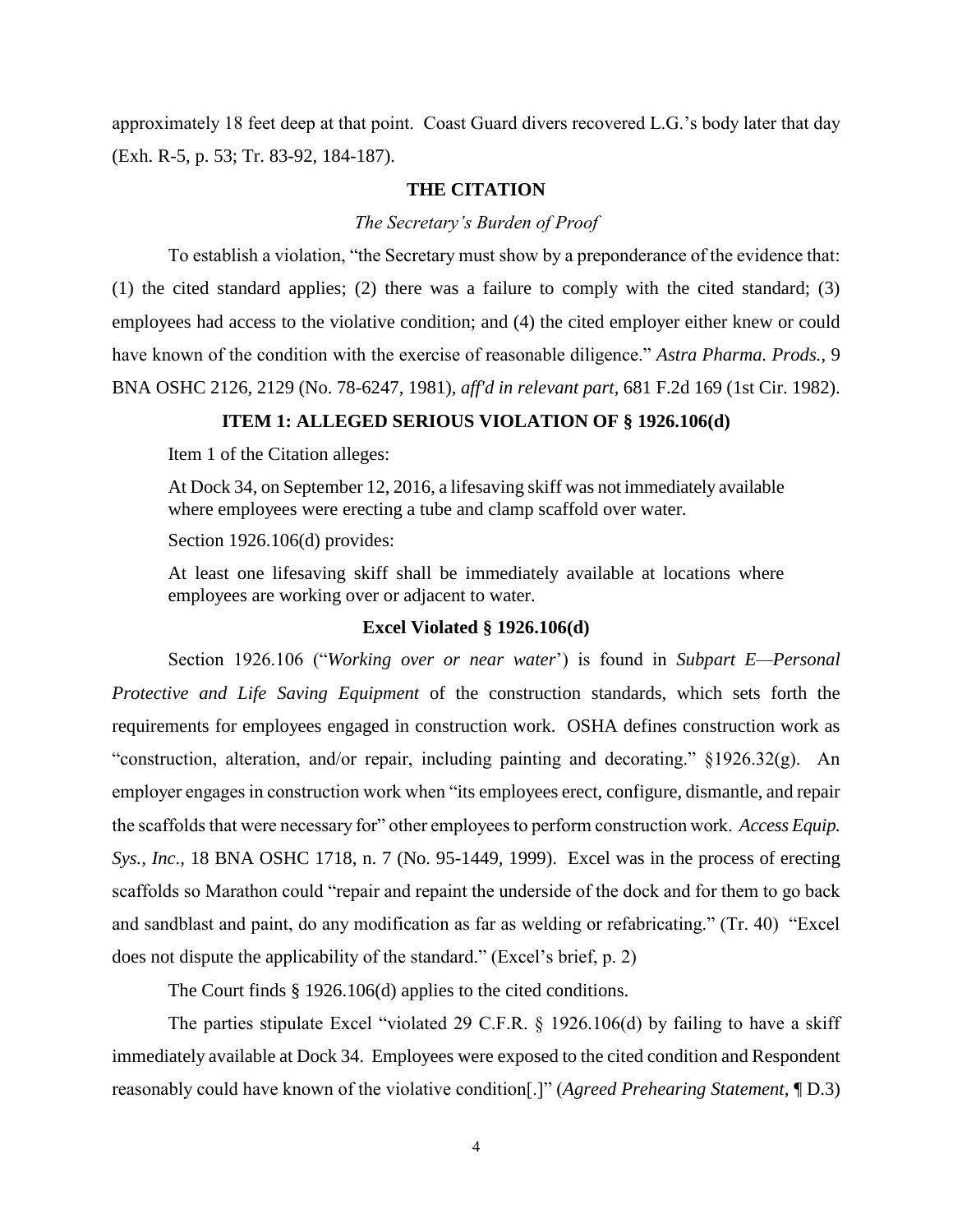There is, therefore, no dispute that the cited standard applies, Excel failed to comply with the standard, Excel's employees had access to the violative condition, and Excel knew of the condition.

The Court finds Excel's violation of § 1926.106(d) is established.

### **Excel Abandoned Infeasibility Defense**

Excel asserted thirty defenses in its Answer, including the affirmative defense of infeasibility (*Answer*, p. 3, ¶ 11). Excel devotes four pages of its brief arguing this defense, under the heading "Excel Met Its Burden to Demonstrate the Infeasibility of Complying with 29 CFR 1926.106(d) Underneath Dock 34." (Excel's Brief, p. 2) In the *Agreed Prehearing Statement*, however, the parties do not identify infeasibility as an issue of fact or law with regard to Item 1:

## **F. Concise statement of issues of fact that remain to be litigated:**

*Citation 1, Item 1:*

1. Whether failing to have a lifesaving skiff immediately available exposed Respondent's employees to a substantial probability of death or serious injury under the facts and circumstances of this case; and

2. Whether the proposed penalty is appropriate.

(*Agreed Prehearing Statement*, p. 15)

### **G. Concise statement of issues of law that remain to be litigated:**

1. Whether Citation 1, Item 1 is a serious violation of the Act[.]

## (*Agreed Prehearing Statement*, p. 17)

As noted, the parties stipulated Excel "violated 29 C.F.R. § 1926.106(d) by failing to have a skiff immediately available at Dock 34. Employees were exposed to the cited condition and Respondent reasonably could have known of the violative condition[.]" (*Agreed Prehearing Statement*,  $\P D.3$  The Court sought to clarify the specific issues remaining with respect to Item 1. When directly questioned on this matter, counsel for Excel omitted any mention of the infeasibility defense.

The Court: [T]he stipulations on that particular violation, does that indicate that - let's see -- Citation 1 is not an issue. You are saying here that the Respondent -- there is an agreement that Respondent violated that by not having the skiff immediately available; that the employees were exposed to the cited condition; and that Respondent reasonably could have known of the violative condition. It looks like applicability of the standard may be the only thing that you are not agreeing to? Does the Court not understand what that stipulation is?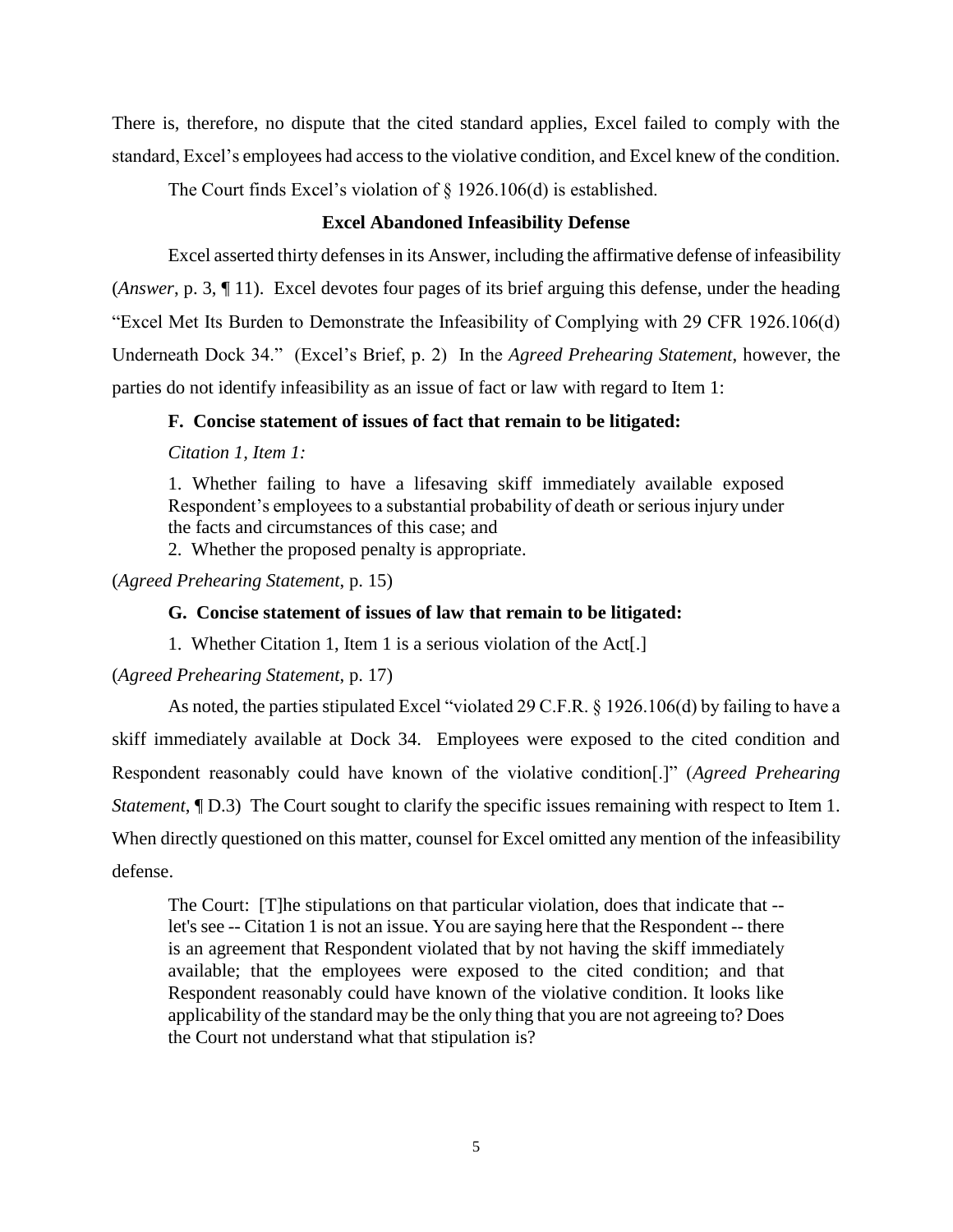Counsel for Excel: Basically the stipulation is, Judge, we stipulate we did not comply with the standard. However, we challenge the serious type of the violation classification.

The Court: *So you are only challenging the classification?*

Counsel for Excel: *The classification and, of course, that goes along with that, the penalty amount.* 

The Court: Okay. All right. I just wanted to be sure that I understood what was remaining at issue in this item. All right. So we are talking about the serious classification and the corresponding penalty, which is \$12,675.

(Tr. 8-10) (emphasis added)

 $\overline{\phantom{a}}$ 

Having declared at the beginning of the hearing that only the characterization and penalty of Item 1 were at issue, Excel cannot now rely on the infeasibility defense. "Central to requiring the pleading of affirmative defenses is the prevention of unfair surprise. A defendant should not be permitted to 'lie behind a log' and ambush a plaintiff with an unexpected defense. *Bettes v. Stonewall Insurance Co.,* 480 F.2d 92 (5th Cir.1973); *see also Bull's Corner Restaurant, Inc. v. Director, Federal Emergency Management Agency,* 759 F.2d 500 (5th Cir.1985)." *Ingraham v. United States,* 808 F.2d 1075, 1079 (5th Cir. 1987). Excel's prehearing stipulations rendered its post-hearing defense unexpected. The Secretary does not address infeasibility in his brief. It would be prejudicial to the Secretary to consider the defense. The Court determines Excel abandoned the infeasibility defense when it stipulated only the characterization and penalty of Item 1 remained at  $i$ ssue.<sup>1</sup>

<sup>1</sup> To prove infeasibility, an employer must show by a preponderance of the evidence that "(1) literal compliance with the terms of the cited standard was infeasible under the existing circumstances and (2) an alternative protective measure was used or there was no feasible alternative measure."' *Westvaco Corp.*, 16 BNA OSHC 1374, 1380 (No. 90- 1341, 1993).

Excel argues the area underneath Dock 34 where L.G. fell was cramped and not navigable by a skiff. The record establishes, however, Excel's employees were also working on the dock and accessed the hanging scaffolds by using a ladder from the top of the dock. There is no evidence of difficulty navigating a skiff if an employee fell from the dock or the ladder into an area of the water that was not underneath the dock. Had Excel not abandoned the infeasibility defense, the Court would find Excel failed to establish the infeasibility of complying with § 1926.106(d). An employer is required to provide "limited compliance where it furnishes some protection, even if exact compliance is not possible." *Cleveland Consolidated, Inc. v. O.S.H.R.C.,* 649 F.2d 1160, 1167 (5th Cir.1981)" *Peterson Bros. Steel Erection Co. v. Reich*, 26 F.3d 573, 579 (5th Cir. 1994). Furthermore, Excel touts as its "alternative protective measure" the personal floatation devices provided to its employees. This is not an alternative measure, but is required by § 1926.106(a) ("Employees working over or near water, where the danger of drowning exists, shall be provided with U.S. Coast Guard-approved life jacket or buoyant work vests.").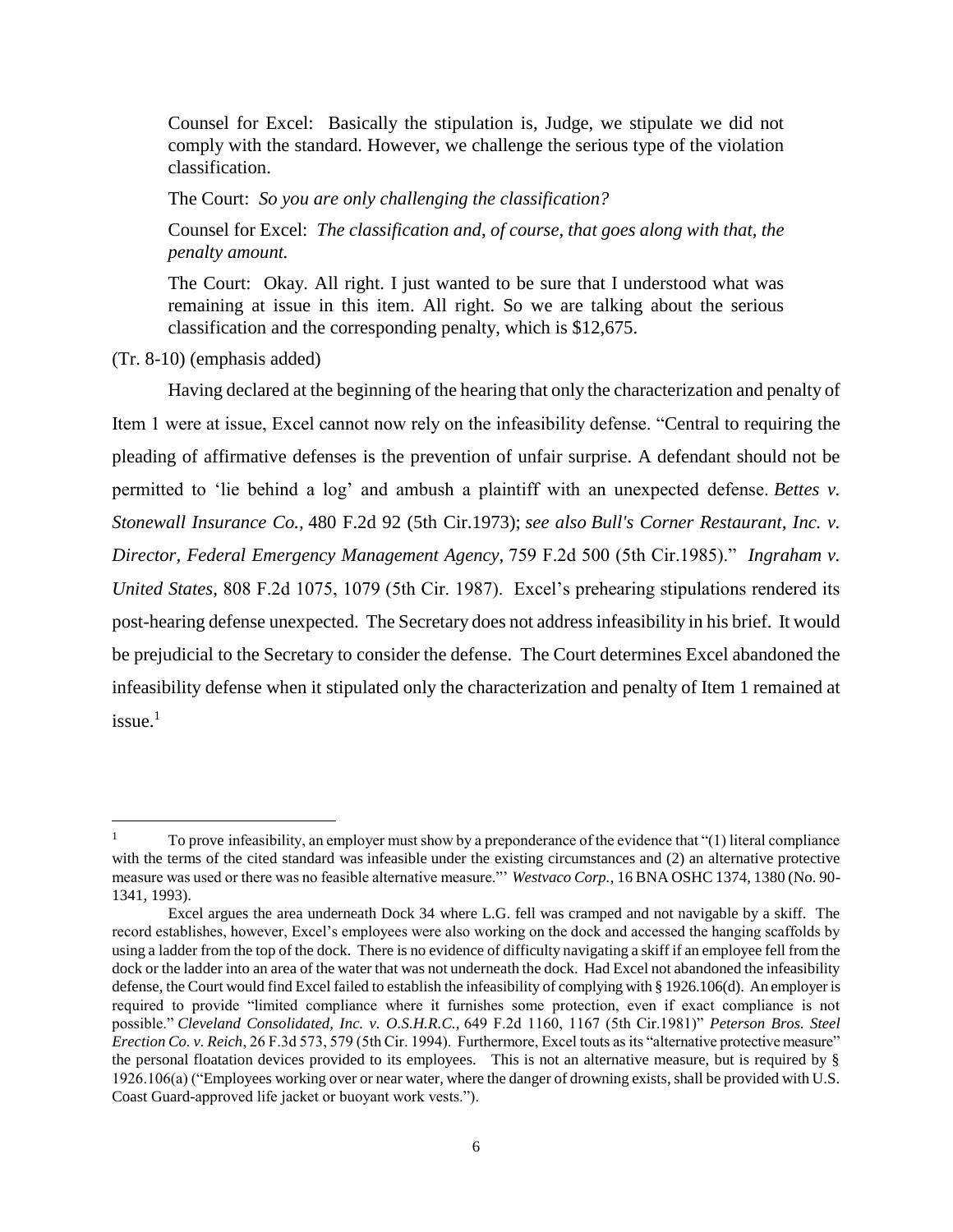#### **Characterization of the Violation**

The Secretary characterized the violation of § 1926.106(d) as serious. A serious violation is established when there is "a substantial probability that death or serious physical harm could result [from a violative condition] . . . unless the employer did not, and could not with the exercise of reasonable diligence, know of the presence of the violation." 29 U.S.C. § 666(k). "That provision does not mean that the occurrence of an accident must be a substantially probable result of the violative condition but, rather, that a serious injury is the likely result should an accident occur." *Miniature Nut & Screw Corp*., 17 BNA OSHC 1557, 1558 (No. 93-2535, 1996).

Excel focuses on the circumstances of L.G.'s death, arguing it "could not have reasonably foreseen the hazard that eventuated, and the absence of the skiff was not a factor in [L.G.'s] fatality. Several eyewitnesses testified, without contradiction, that [L.G.] fell under the water immediately and that it was not possible to retrieve him from the surface." (Excel's brief, p. 7) With regard to L.G., Excel contends, "A skiff would not have saved him." (*Id.* at 8)

The Court finds Excel's focus solely on the tragic death of L.G. to be too narrow. It is wellestablished that finding a violation of an OSHA standard is not dependent on the specific facts of a particular accident; a violation may be found in the absence of any accident. *See Boeing Co.,* 5 BNA OSHC 2014, 2016 (No. 12879, 1977) (finding of a violation does not depend on the cause of the particular accident that led to the case); *Concrete Constr. Corp*., 4 BNA OSHC 1133, 1135 (No. 2490, 1976) ("The Act may be violated even though no injuries have occurred, and even though a particular instance of noncompliance was not the cause of injuries."); *Kansas City Power & Light Co*., 10 BNA OSHC 1417, 1422 (No. 76-5255, 1982) ("Indeed, both the judge and Respondent improperly define the hazard at issue in terms of the asserted cause of the specific incident that led to  $injury[.]$ ").

Here, L.G. was working with two other crew members on his side of the scaffold bay. Foreman Ventura was on the top of the dock moving materials, and three members of his crew were on the other side of the bay. Excel leadman Mario Castro, one of those crew members, jumped into the water in an attempt to save L.G. (Tr. 92). To access the hanging scaffolds, Excel employees used a ladder extending from the top of the dock down to the water (Tr. 76). All of these employees were working over or near water on September 12, 2016, and had access to the hazard of falling into the water. If an employee fell but avoided L.G.'s unfortunate circumstance of being attached to a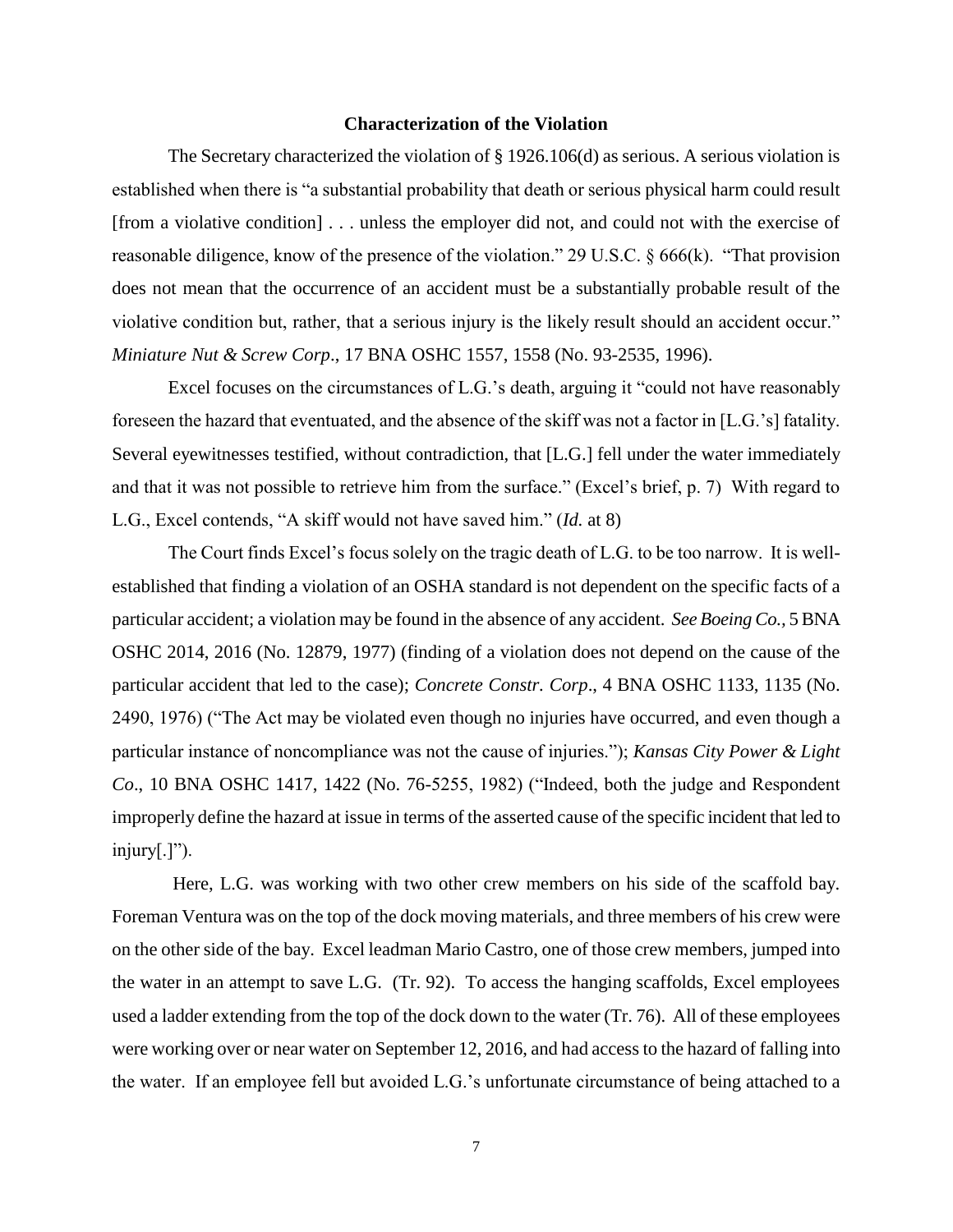heavy object that dragged him to the bottom of the bay, the presence of a skiff could well prevent serious injury.

Excel quotes the deposition testimony of David Doucet in support of its argument that failure to provide a skiff was not a serious violation of  $\S$  1926.106(d).<sup>2</sup> The testimony, however, underscores Excel's misplaced focus on the details of L.G.'s death. Doucet was asked why he believed the CSHO's determination of high severity for the violation was incorrect.

Doucet: Because the skiff is -- is there to rescue someone and prevent them from drowning, but since all the employees had on personal flotation devices, then that's - would prevent them from drowning. At that point the skiff is just to -- there to pull you out of the water. So there wouldn't be a -- a drowning hazard to be able to justify a serious classification.

Q.: Yeah. And if -- if an employee is -- is tied off to -- I don't know how much -- let's say, just for the sake of argument, 100 pounds of -- of steel and equipment -- if he's tied off to it when it falls and goes to the bottom of the channel, would you expect that to happen in less than three to four minutes?

. . .

Doucet: It would be before that, yes, sir.

Q.: Even while -- even if he's wearing a personal flotation device?

Doucet: Yes, sir.

Q.: Would a rescue skiff, in the situation that presented itself in this case, have done anything to have saved [L.G.'s] life?

Doucet: No, sir.

(*Doucet Deposition*, Tr. 84)

 $\overline{\phantom{a}}$ 

Doucet argues the skiff was unnecessary because L.G. sank immediately and could not have been helped by its presence. He also contends the other employees would not have been helped by a skiff if they had fallen into the water "since all the employees had on personal flotation devices [that] would prevent them from drowning." (*Id.)*

The Commission has held, however, that the Secretary is not required to prove a drowning hazard exists to establish a violation of § 1926.106(d). In *RGM Constr. Co.,* 17 BNA OSHC 1229

<sup>&</sup>lt;sup>2</sup> Doucet is a former Area Director for OSHA. Excel proffered him as an expert witness in matters concerning OSHA standards and the items at issue in this case during his April 5, 2018, deposition. The Secretary objected, arguing Doucet's testimony does not meet the standard set out in Fed. R. Evid. 702, and that an expert's interpretation of OSHA standards is not appropriate in Commission proceedings (*Doucet Deposition*, Tr. 18). The Secretary subsequently filed a motion to strike Doucet's testimony. On August 3, 2018, the Court issued an order sustaining the Secretary's objection to the qualification of Doucet as an expert witness in this proceeding. The Court denied the Secretary's motion to strike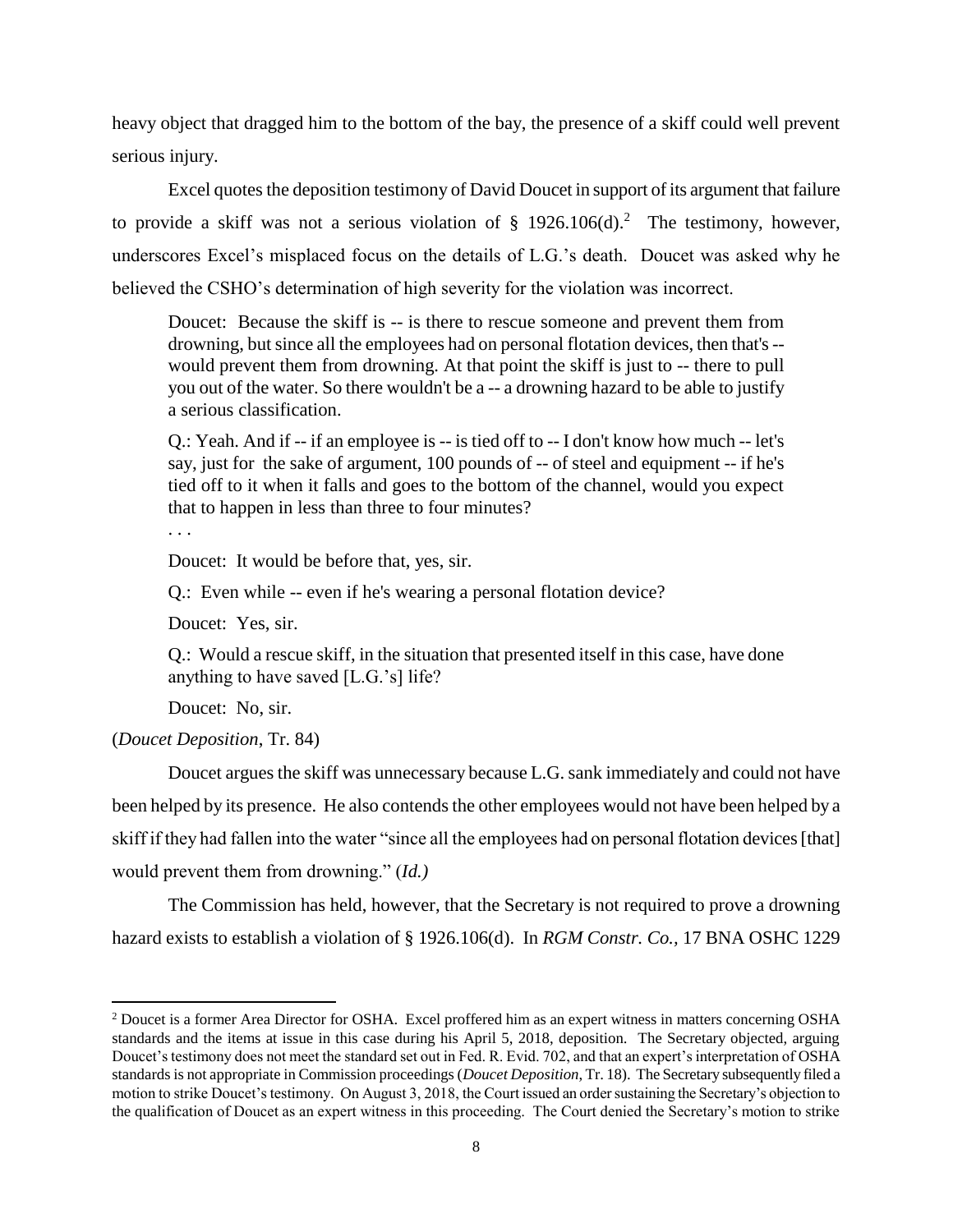(No. 91-2107, 1995), the employer argued it was not in violation of § 1926.106(d) "because [R](javascript:top.docjs.prev_hit(42))G[M](javascript:top.docjs.next_hit(42)) did not believe that there was a danger of drowning, as the employees were not working on the water or under the bridge. Unfortunately, the company misconstrued section 1926.106(d) which makes no reference to the danger of drowning. The standard requires that the skiff must be at the worksite at all times when employees are working over or adjacent to water, including when they are working on the deck of the bridge, even if they are working behind guardrails or are otherwise protected by a fall-protection system." *Id.* at 1236.

Excel's failure to have a lifesaving skiff immediately available where its employees were working over or adjacent to water increased the likelihood of death or serious injury to an employee falling into the water. The use of personal flotation devices (which is required by  $\S$  1926.106(a)) does not eliminate the hazard of drowning. Guajardo was asked if his flotation device "would hold your head up if you fell into the water." He responded, "Maybe not with tools, but yes." (Tr. 91) If an employee working over or adjacent to water ends up in the water, an unexpected event has already occurred. He or she may have fallen after being injured, or be injured in the fall, depending on the distance. The fallen employee is likely to be disoriented or panicked. Being weighed down by tools or tangled in a lanyard are potential additional stressors. Having a lifesaving skiff immediately available lessens the likelihood of death or serious physical injury.

The Court determines the Secretary properly characterized Excel's violation of § 1926.106(a) as serious.

### **PENALTY DETERMINATION**

"'In assessing penalties, section 17(j) of the OSH Act, 29 U.S.C. § 666(j), requires the Commission to give due consideration to the gravity of the violation and the employer's size, history of violation, and good faith.' *Burkes Mech., Inc.,* 21 BNA OSHC 2136, 2142 (No. 04-0475, 2007). 'Gravity is a principal factor in the penalty determination and is based on the number of employees exposed, duration of exposure, likelihood of injury, and precautions taken against injury.' *Siemens Energy & Automation, Inc*., 20 BNA OSHC 2196, 2201 (No. 00- 1052, 2005) (citation omitted)." *N. E. Precast, LLC; & Masonry Servs., Inc*, 26 BNA OSHC 2275, 2282 (Nos. 13-1169 and13- 1170, 2018).

 $\overline{\phantom{a}}$ 

Doucet's testimony altogether (*Order Sustaining Secretary's Objection to Expert Testimony and Order Denying Secretary's Motion to Strike Expert's Testimony*).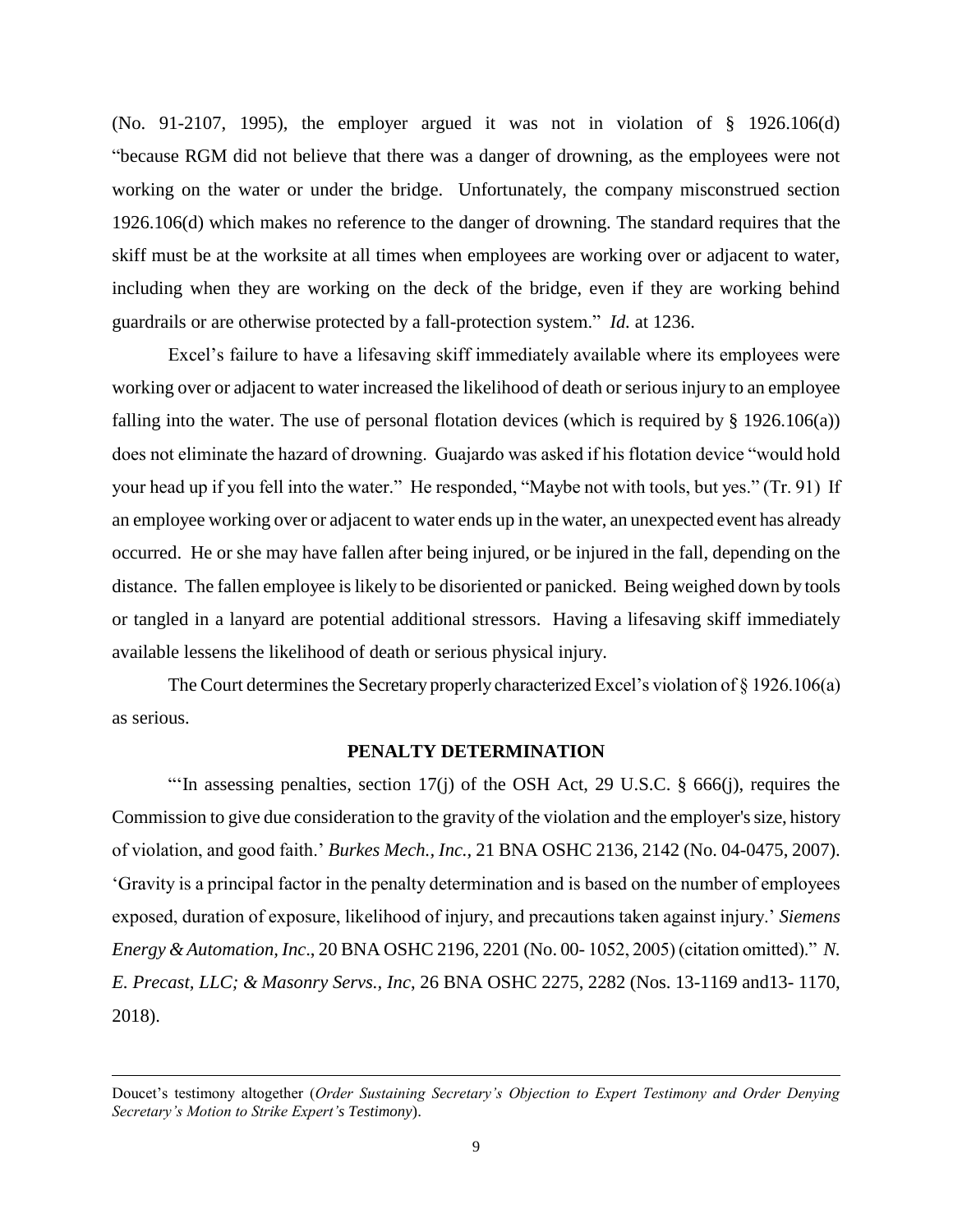Excel employed over 250 employees. It did not have a history of OSHA violations at the time of the fatality (Tr. 311). Excel has a written safety program, and the Court credits the company with good faith.

The gravity of the violation is high and its severity outweighs the other factors. "'Gravity, unlike good faith, compliance history and size, is relevant only to the violation being considered in a case and therefore is usually of greater significance. The other factors are concerned with the employer generally and are considered as modifying factors.' *Natkin & Co. Mech. Contractors*, 1 BNA OSHC 1204, 1205 n.3 (No. 401, 1973)." *Id.*

The absence of a lifesaving skiff when employees are working continually over or adjacent to water exposed the employees to death by drowning. The Secretary states three employees were exposed to the hazard (Secretary's brief, p. 23).<sup>3</sup> The Secretary contends the employees were exposed "for approximately one year." (*Id.*) The alleged violation description, however, alleges the violative condition occurred "on September 12, 2016." The Court finds the duration of exposure to the violation is limited to the day specified in the alleged violation description. OSHA's *Safety Narrative* of the incident states it occurred shortly before lunch (Exh. R-3, p. 2). The Court determines the duration of exposure is approximately four hours. The likelihood of injury was high. Excel required its employees to wear personal flotation devices, which provided some precaution against injury.

Based on the foregoing factors, the Court determines a penalty of §12,675.00 is appropriate for Item 1.

### **Item 4: Alleged Serious Violation of § 1926.502(d)(15)**

Item 4 of the Citation alleges:

At Dock 34, on September 12, 2016, the anchorage point used by employees working under the dock while erecting the scaffolding was not capable of supporting at least 5,000 pounds.

Section 1926.502(d)(15) provides:

 $\overline{\phantom{a}}$ 

Anchorages used for attachment of personal fall arrest equipment shall be independent of any anchorage being used to support or suspend platforms and capable of supporting at least 5,000 pounds (22.2 kN) per employee attached, or shall be designed, installed, and used as follows:

<sup>&</sup>lt;sup>3</sup> The record indicates more than three Excel employees had access to the violative condition, but the Court accepts the Secretary's representation of three exposed employees for the purpose of determining the penalty.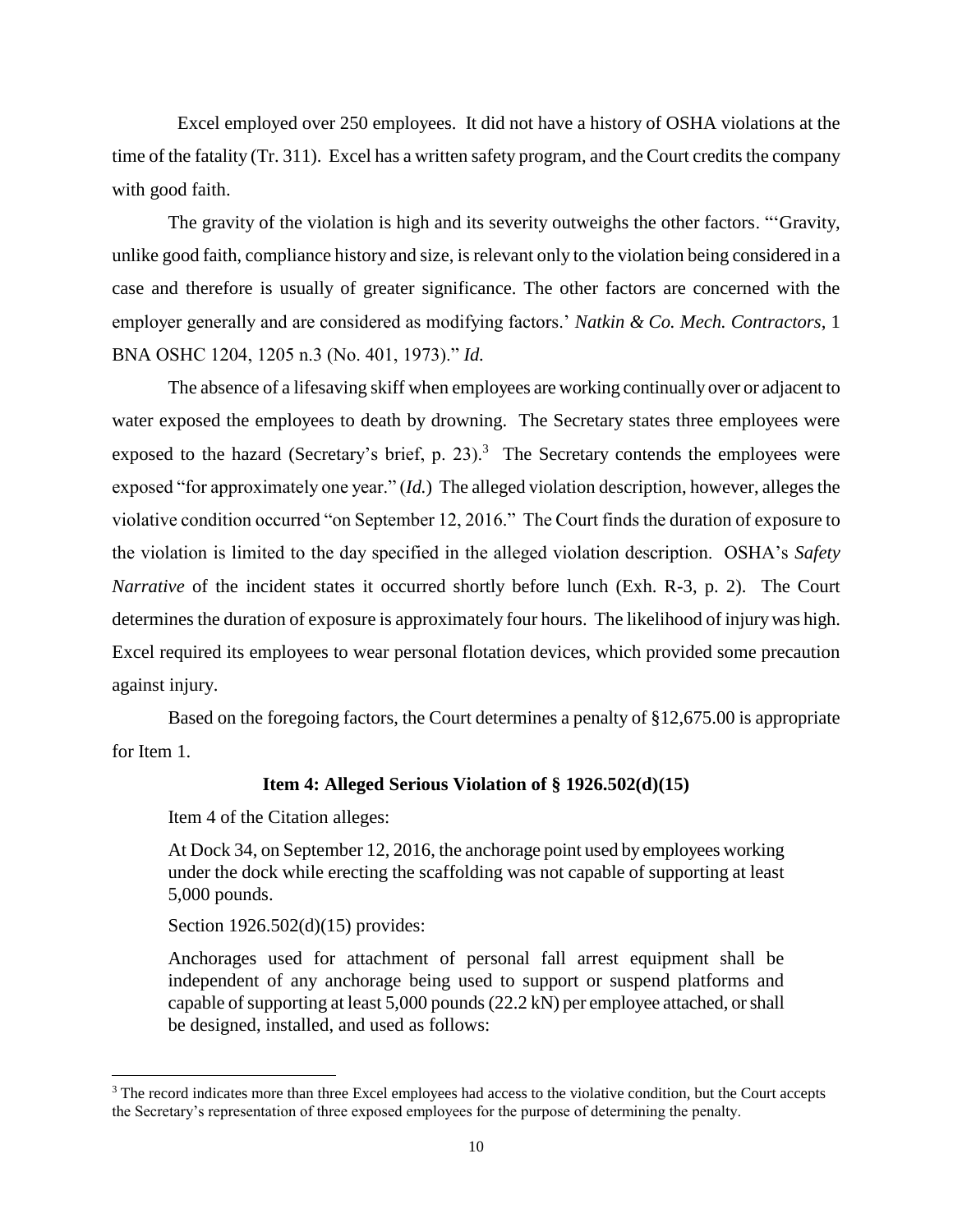(i) as part of a complete personal fall arrest system which maintains a safety factor of at least two; and

(ii) under the supervision of a qualified person.

## *Applicability of the Cited Standard*

Section 1926.502(d)(15) is found in *Subpart M—Fall Protection*. Section 1926.500(a)(1) provides in pertinent part: "This subpart sets forth requirements and criteria for fall protection in construction workplaces covered under 29 CFR part 1926." Excel was under contract to erect scaffolds at Dock 34 to enable Marathon to repair and repaint the dock, a construction activity. Section 1926.502(d) provides: "Personal fall arrest systems and their use shall comply with the provisions set forth below[,]" which includes § 1926.502(d)(15).

Excel argues § 1926.502(d)(15) does not apply to the cited conditions because § 1926.451(g)(1), found in *Subpart L—Scaffolds*, provides:

Each employee on a scaffold more than 10 feet (3.1 m) above a lower level shall be protected from falling to that lower level.

Since it is undisputed L.G. was working less than 10 feet above the surface of the water at the time of the accident (he was approximately 6 or 7 inches above the water's surface), Excel argues he was not required to use fall protection at all; therefore, Excel contends, the cited standard does not apply to the cited conditions.

The Secretary counters with the subparagraph following the one relied on by Excel. Section  $1926.451(g)(2)$  provides:

Effective September 2, 1997, the employer shall have a competent person determine the feasibility and safety of providing fall protection for employees erecting or dismantling supported scaffolds. Employers are required to provide fall protection for employees erecting or dismantling supported scaffolds where the installation and use of such protection is feasible and does not create a greater hazard.

The Secretary argues, "Excel determined it was feasible to use fall protection and employees understood that Excel required 100% tie-off while erecting the scaffold (Tr. 141-42, 486). Once Excel required employees to use fall protection, it was required to comply with the OSHA standards outlining its safe use." (Secretary's brief, p. 14)<sup>4</sup> The Secretary also points out § 1926.451(g)(3) incorporates only § 1926.502(d) from the § 1926.502 standards:

 $\overline{\phantom{a}}$ 

<sup>4</sup> Excel requires its employees to tie off when working 6 feet or more above a lower level (Tr. 515).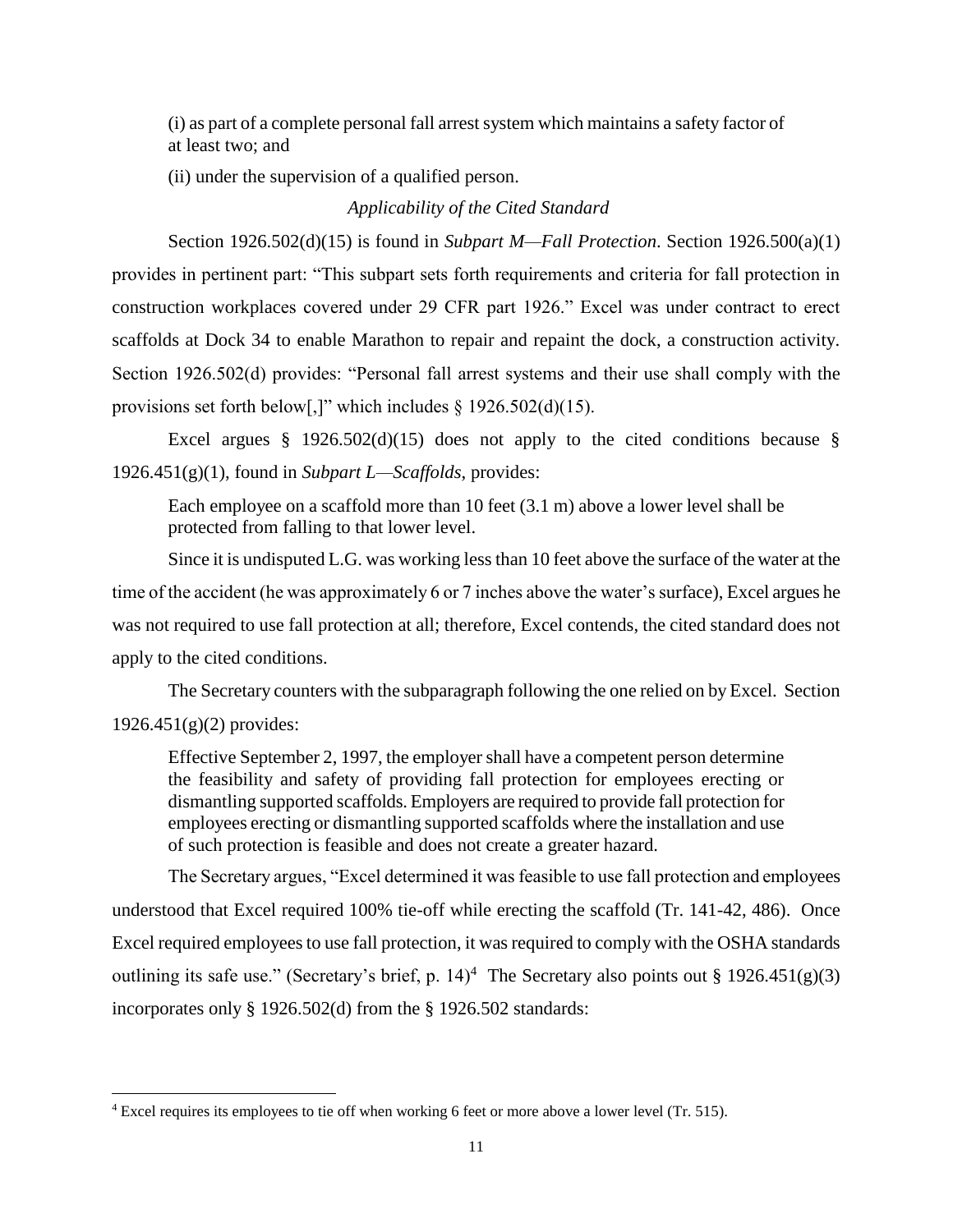In addition to meeting the requirements of 1926.502(d), personal fall arrest systems used on scaffolds shall be attached by lanyard to a vertical lifeline, horizontal lifeline, or scaffold structural member.

The Court agrees with Excel that § 1926.502(d)(15) does not apply to the cited condition, but reaches that conclusion using a different rationale, involving the intertwined elements of applicability and exposure to a hazard. The Court determines the cited standard addresses fall hazards, exacerbated by the fall distance, resulting in death or serious physical injury. It does not contemplate the hazard of drowning and so does not apply to the cited condition.

The Secretary argues L.G. and Donnelly "were exposed when they anchored their lanyards to the vertical leg in an attempt to connect the bottom horizontal runner. [L.G.] was attached to the vertical leg when it collapsed, and he drowned because of the accident. Employee exposure is established." (Secretary's brief, pp. 21-22) The Secretary does not say exposure to *what.* His language implies the hazard to which the violation of § 1926.502(d)(15), a fall protection standard, exposed the employees was that of drowning.

One of the elements of a violation which the Secretary must prove is that employees were exposed to the violative condition. *Gary Concrete Prod.,* 15 BNA OSHC 1051, 1052, 1991–93 CCH OSHD ¶ 29,344, p. 39,449 (No. 86–1087, 1991). The Secretary may prove employee exposure to a hazard by showing that, during the course of their assigned working duties, their personal comfort activities on the job, or their normal ingress-egress to and from their assigned workplaces, employees have been in a zone of danger or that it is reasonably predictable that they will be in a zone of danger. *Kaspar Electroplating Corp.,* 16 BNA OSHC 1517, 1521, 1993 CCH OSHD ¶ 30,303, p. 41,757 (No. 90–2866, 1993); *Armour Food Co.,* 14 BNA OSHC 1817, 1824, 1987–90 CCH OSHD ¶ 29,088, p. 38,886 (No. 86–247, 1990).

*RGM Constr. Co.,* 17 BNA OSHC at 1234.

A "zone of danger" is "determined by the hazard presented by the violative condition, and is normally that area surrounding the violative condition that presents the danger to employees *which the standard is intended to prevent*." *Gilles & Cotting, Inc.,* 3 BNA OSHC 2002, 2003 (No. 504, 1976) (emphasis added). Section 1926.502(d)(15) is found in *Subpart M—Fall Protection.* Section 1926.501(b) requires the employer to provide fall protection for its employees when they are working 6 feet or more above a lower level. The standards found in *Subpart M* are, therefore, intended to prevent falls to lower levels of 6 feet or more.

In the present case, it is undisputed L.G. and Donnelly were located approximately 6 to 7 inches above the water when they were tied off to the scaffold component. The Commission has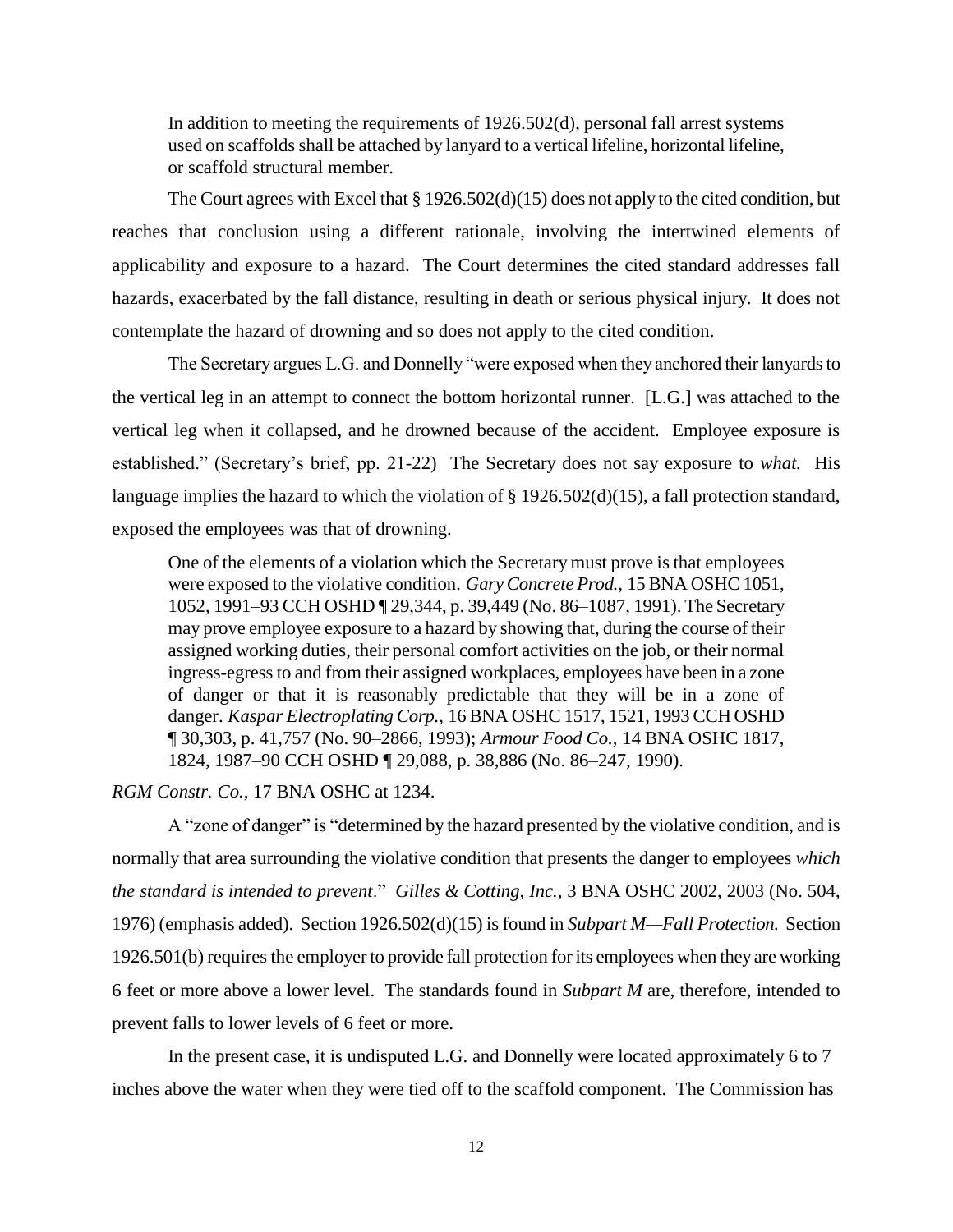held the surface of water is a "level" within the meaning of the fall protection standards. Section 1926.500(b) defines *lower levels* as "those areas or surfaces to which an employee can fall. Such areas or surfaces include … water."

Section 1926.502(d)(15) is intended to prevent death or serious physical injuries resulting from the impact of striking the lower surface, not drowning hazards. Support for this position is found in the discussion of the fall protection standards in *Safety Standards for Fall Protection in the Construction Industry*:

The Eastern Contractors Association, Inc. (ECA) (Ex. 2-3) commented that "The fall protection requirements 6 feet on open sided floors and 10 feet on scaffolds should remain as is," and explained that the situations were different and each presented unique problems. In the proposed revision to subpart L, Scaffolds, the Agency proposed (§1926.451(e)) that employees working on scaffolds more than 10 feet above lower levels be protected from fall hazards (51 FR 42707, November 25, 1986). The appropriate height threshold for fall protection on scaffolds will be set in the final rule for subpart L. The ECA also stated the height at which fall protection is required should be the same for all trades. OSHA agrees and this final rule reflects that concern.

On the other hand, the SSFI (Ex. 2-89) recommended that the proposed and existing height thresholds for fall protection at unprotected sides and edges, low-pitched floors, roof, etc. be changed from 6 feet (1.8 m) to 10 feet (3.05 m). Based on the BLS injury and fatality data, discussed above (Ex. 3-6), **OSHA believes that employees performing construction work on walking and working surfaces 6 feet (1.8 m) or more above lower levels are exposed to a significant risk of injury and death. Accordingly, more workers would be injured or killed if the height threshold for fall protection were raised to 10 feet (3.05 m).** Therefore, OSHA is not making the suggested change.

*Safety Standards for Fall Protection in the Construction Industry*, Final Rule, 59 FR 40672-01

(August 9, 1994) (emphasis added).

It is the distance of the potential fall that creates the hazard contemplated by the standards

found in *Subpart M.* When the hazard of falling is accompanied by the hazard of drowning, OSHA

has promulgated standards that anticipate that possibility. For example, § 1915.71(j)(i), found in

Part 1915—Occupational Safety and Health Standards for Shipyard Employment, provides

Scaffolding, staging, runways, or working platforms which are supported or suspended **more than 5 feet above a solid surface**, or **at any distance above the water,** shall be provided with a railing which has a top rail whose upper surface is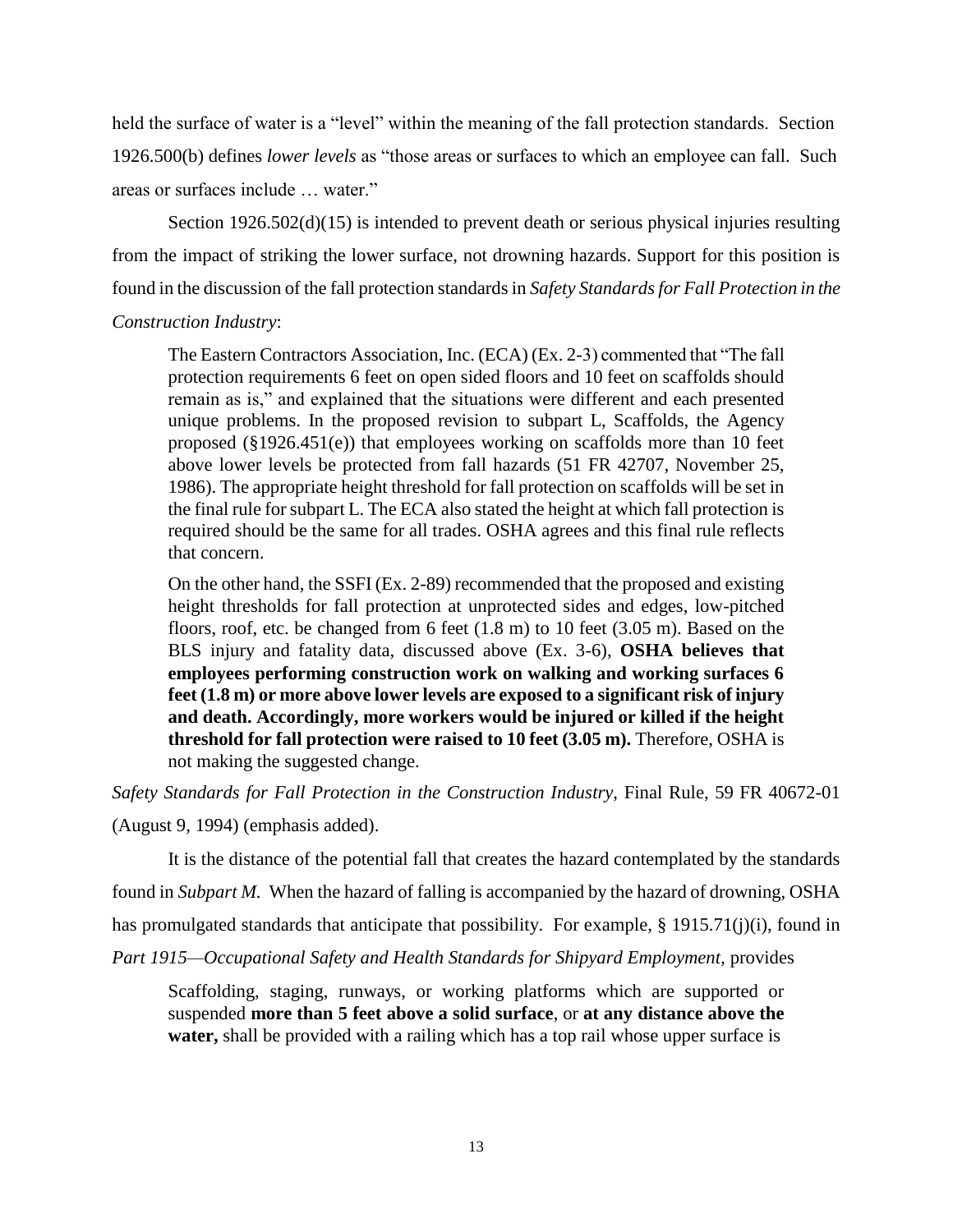from 42 to 45 inches above the upper surface of the staging, platform, or runway and a midrail located halfway between the upper rail and the staging, platform, or runway.

(emphasis added)

Section  $1915.71(j)(1)$  presumes a hazard of falling to a solid surface when the distance is more than 5 feet, but presumes falling into water from any height is hazardous. Likewise, § 1915.71(j)(3) requires specific equipment to prevent drowning for employees working over water, while requiring fall protection only for employees working more than 5 feet above a solid surface:

Rails may be omitted where the structure of the vessel prevents their use. When rails are omitted, **employees working more than 5 feet above solid surfaces shall be protected** by safety belts and life lines meeting the requirements of §§ 1915.159 and 1915.160, and **employees working over water shall be protected by buoyant work vests** meeting the requirements of § 1915.158(a).

The standards found in *Subpart M* are specification, not performance standards. "Specification standards, in contrast [to performance standards], detail the precise equipment, materials, and work processes required to eliminate hazards." *Cleveland Wrecking Co.,* 24 BNA OSHC 1103, 1106 (No. 14-0816, 2013). Specification standards presume a hazard if the standard is violated. "Where a standard presumes a hazard, . . . the Secretary need only show the employer violated the terms of the standard." *Sanderson Farms, Inc. v. Perez*, 811 F.3d 730, 735 (5th Cir. 2016). The fall protection standards presume *fall* hazards, not drowning hazards. Applying § 1926.502(d)(15), a fall protection standard, to a condition that poses a drowning hazard deprives the employer of fair notice. "[H]azards must be defined in a way that gives an employer fair notice of its obligations under the Act by identifying the conditions or practices over which the employer can reasonably be expected to exercise control" *Missouri Basin Well Serv., Inc.,* 26 BNA OSHC 2314, n. 23 (No. 13-1817, 2018).

If § 1926.502(d)(15) were to apply to the cited condition, the Secretary failed to establish exposure to a fall hazard. Neither *Subpart M*, addressing fall protection for construction, nor § 1926.451, addressing fall protection for scaffolds, requires protection for falls of approximately 6 inches. If the hazard at issue is drowning, the cited standard does not apply because drowning is not the hazard § 1926.502(d)(15) is intended to prevent. Although the elements of applicability and exposure are intertwined, the fundamental deficiency in the Secretary's case is the inapposite choice of the standard cited.